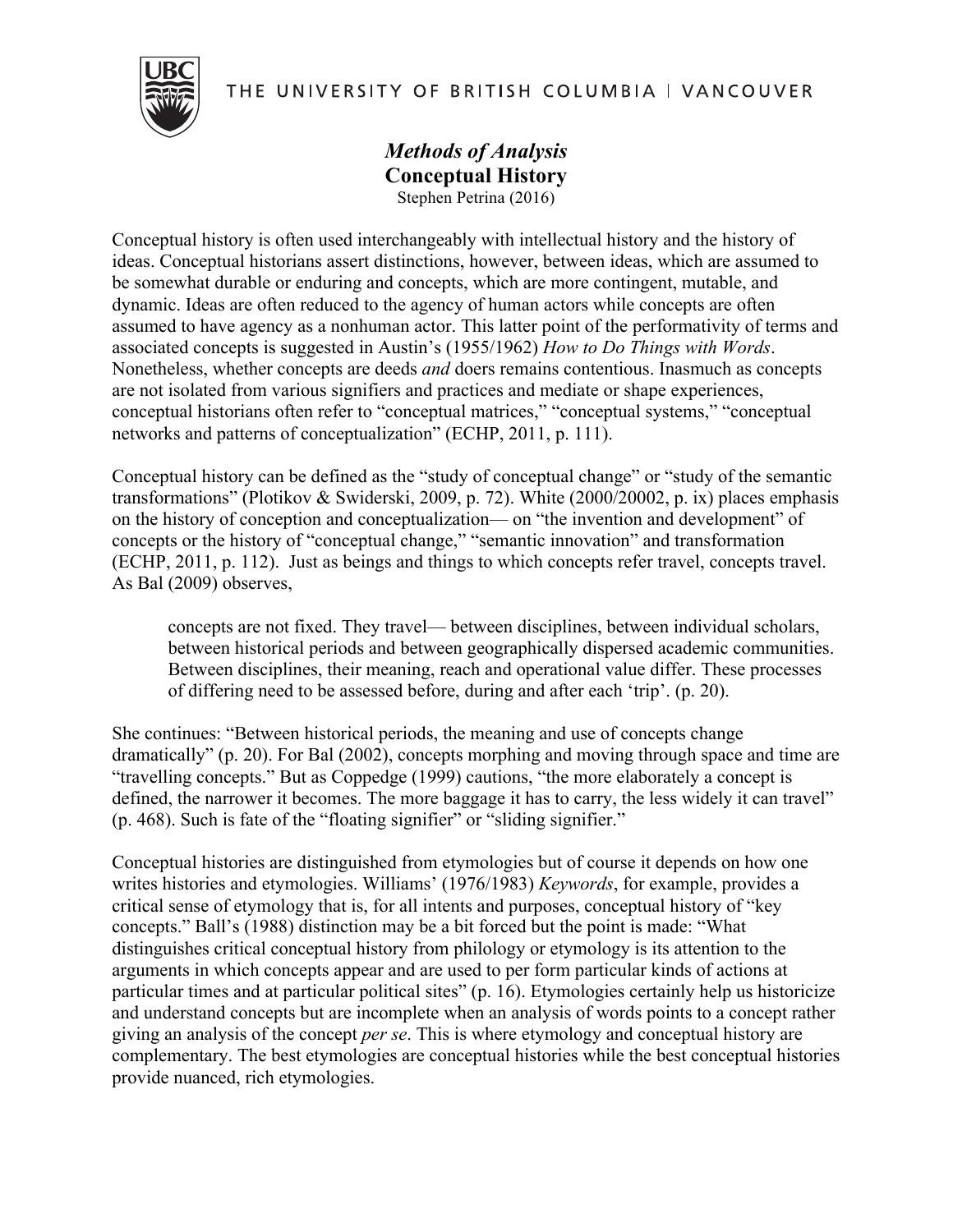- 1. Definitions and Scope of Conceptual History
	- a. White (2000/2002): a methodology of historical studies that focuses on the invention and development of the fundamental concepts (Begrijfe) underlying and informing a distinctively historical (geschichtliche) manner of being in the world. (p. ix)
	- b. Jakobsen (2005): Conceptual history as an approach emphasizes the study of conceptual change… [acknowledging that] struggles over the contents of concepts are important being that they are parts of political struggle in general.
		- i. These questions— the what, when, where, who, how and why— are posed by the methodological approach of "(critical) conceptual history," where the history of concepts becomes an important point of entry to the analysis and understanding of contemporary political struggle, on the assumption that changes in the meanings of concepts are a condition for political changes. The inspiration for this approach to "conceptual history" is Koselleck's [1972] idea of concepts as a relationship between Erfahrungsraum and Erwartungshorizont— in other words, that concepts, on one hand, are an accumulation of experiences from the past and, on the other hand, horizons or scenarios of expectations for the future, and as such, contemporary vehicles of… change. (p. 202)
	- c. Plotikov & Swiderski (2009): The basic premise of conceptual history is the Kantian principle that experience is mediated by concepts, or fundamental linguistic distinctions. The idea acquired substance in hermeneutic philosophy (Dilthey, later Gadamer): the basic concepts or categories, with the help of which human experience takes form, be it in science or in ordinary life, are not static but historically mutable. The deep structure of human consciousness and communication is not given once and for all but rather undergoes a historical evolution. Thus the study of the semantic transformations of the basic concepts in culture provides a key to exhibiting the character and direction of change in culture as a whole. (p. 72)
	- d. European Conceptual History Project (ECHP) (2011): Concepts have a history; but far from being a simple reflection of changing socio-political contexts, the conceptual matrices shape historical events and experiences. One of the main objectives of conceptual history is therefore to shed light upon the complex relationships between social and political change and semantic innovation, both in the short and medium term and during longer historical periods. (pp. 111-112)
		- i. the capacity to devise concepts with a degree of coherence, flexibility, and durability is common to all cultures, [and] certain conceptual networks and patterns of conceptualization are defining features. (p. 111)
- 2. Ages of the Concept
	- a. Deleuze & Guattari, *What is Philosophy?* (1990/1991/1996):
		- i. Finally, the most shameful moment came when computer science, marketing, design, and advertising, all the disciplines of communication, seized hold of the word *concept* itself and said: "This is our concern, we are the creative ones, we are the *ideas men* [*conceptors*]! We are the friends of the concept, we put it in our computers." Information and creativity, concept and enterprise: there is already an abundant